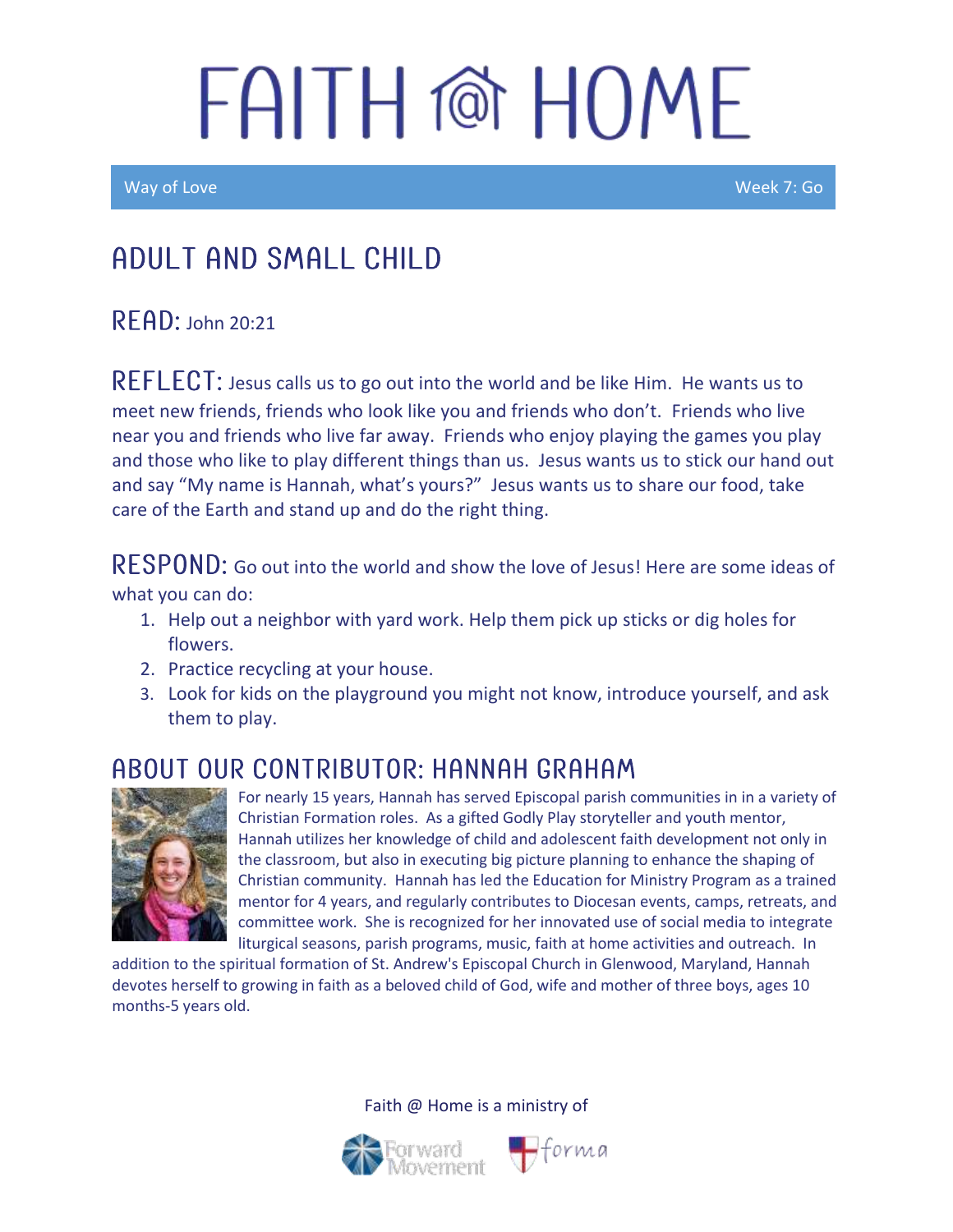Way of Love Week 7: Go

I

### A DUIT AND FLEMENTARY

READ: John 20:21

REFLECT: Back in 2014, Bishop Michael Curry told the high school students and adult leaders at the Episcopal Youth Event that he felt one of God's favorite words was, "GO!" Why? Because whenever God wanted to change the world, God would tell someone to GO! If you think back to the stories of different people in the Bible, most people are responding to a call to GO and do something in the name of God. Jesus was particularly good at encouraging people to put their faith into action, to bring love to people where they were at.

There are a lot of ways to GO into the world and bring God's love to others. And it's important to remember that loving others as God loves us means to give and love without expecting anything in return. That can be very hard to do for some people. For others, it's easy. But to GO and love others as Jesus did is something most everyone can practice and keep working at. Every act of kindness shown to another person changes the world bit by bit. Think back to times where someone did something nice for you just because they wanted to or because they could—how did that make you feel? Loved? Happy? Excited? It changed you in that moment for the better because the giver showed you love. That's what we are called to do as Christfollowers in the Episcopal branch of the Jesus movement! We are called to GO out into the world and be carriers of God's light and love in the world.

RESPOND: Where can you GO out into the world to be the hands and feet of Jesus? How can you show God's love to others? Consider going on a prayer walk in your neighborhood with a grown-up or two and some friends. Take some sidewalk chalk with you to leave pictures or words of hope and love for your neighbors to see. Pray for the people of the area as you go.

### ABOUT OUR CONTRIBUTOR: ERIN WOLF



Erin Wolf is a Youth Minister hailing from Little Chute, WI where she lives with her four kids. She serves both All Saints Episcopal in Appleton and the Episcopal Diocese of Fond du Lac. Her ministry focuses include children & youth, camp & retreats, music, service work, interactive prayer for all ages, and more. You can connect with her via email at ewolf@diofdl.org.



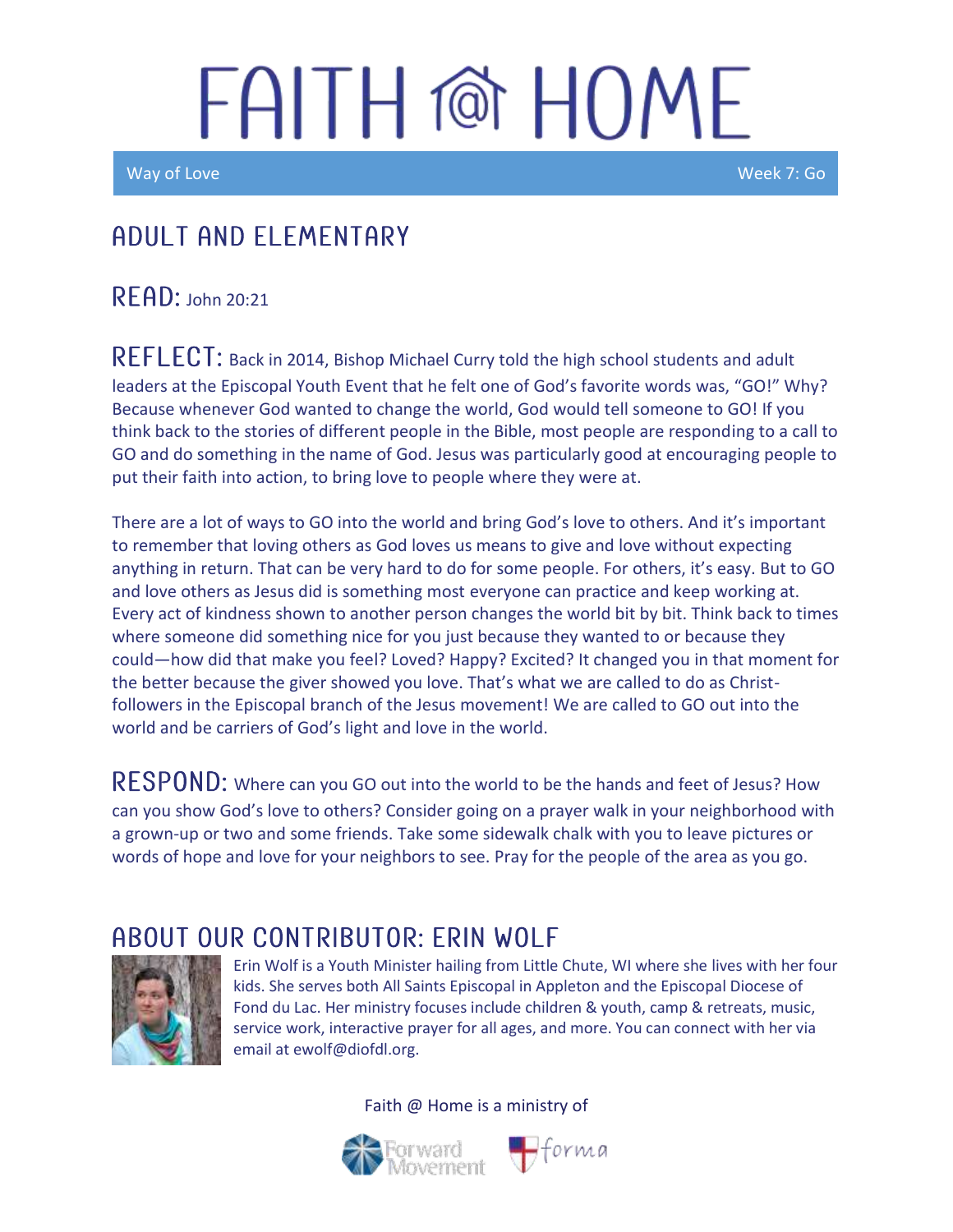Way of Love New York Control of the Control of the Control of the Control of the Week 7: Go

#### A DULT AND YOUTH

 $READ:$  Matthew 28:16-20

REFLECT: One summer, I had the opportunity to serve on the staff of a beach camp for middle school students on the Texas gulf coast. Each day, staff would lead a small group Bible study, which we were required to do in a public place. We did our studies on the front porches of surf shops, or in ice cream shops, or on the beach, or in the parking lot of a popular restaurant. During each Bible study, our campers were challenged to talk to people on their street about faith; we asked passing tourists questions and shared a little bit about what we were learning that day.

We met all sorts of people. Some were not very friendly, and didn't want a group of teenage girls talking to them about Jesus. However, some people were genuinely interested in hearing what we had to say. We talked about the Bible, and prayer, and we heard the faith stories of people from all walks of life. We stepped out of our comfort zones and went into our host community, seeking the presence of Christ in the world around us. We shared God's love with everyone who we met (even those who weren't willing to talk to us.)

Following the Way of Love at home with our family and friends is great, but Jesus commands us to GO out into the world and share God's love with other people! We are called to step out of our comfort zones and share the gospel with everyone we meet. We don't always have to ask people questions about their faith or share our faith stories with others (though that's a great practice!); even the simplest actions of kindness share the good news of Christ's love with the world. We just have to GO and be an example of the good news to others!

 $RESPOND:$  Find one way that you can go out into your community and share the love of Jesus this week. Maybe you can do a prayer walk around your neighborhood. Maybe you can volunteer with a local food pantry, soup kitchen, or other agency. Maybe you can help a neighbor with some yard work. GO out and share your faith with others through word and action!

### ABOUT OUR CONTRIBUTOR: VICTORIA HOPPES



Victoria Hoppes is the Camp Director at Waycross Camp and Conference Center and the Youth Ministry Coordinator for the Episcopal Diocese of Indianapolis. She has ministry experience with youth, family, and camping programs at both the parish and diocesan levels. She holds degrees from Texas Lutheran University and Luther Seminary. She also holds a certificate in Youth and Family Ministry from Forma's Faith Formation Academy. You can follow Victoria on her website, [www.ministryincontext.com,](http://www.ministryincontext.com/) or on social media (@vlhoppes).